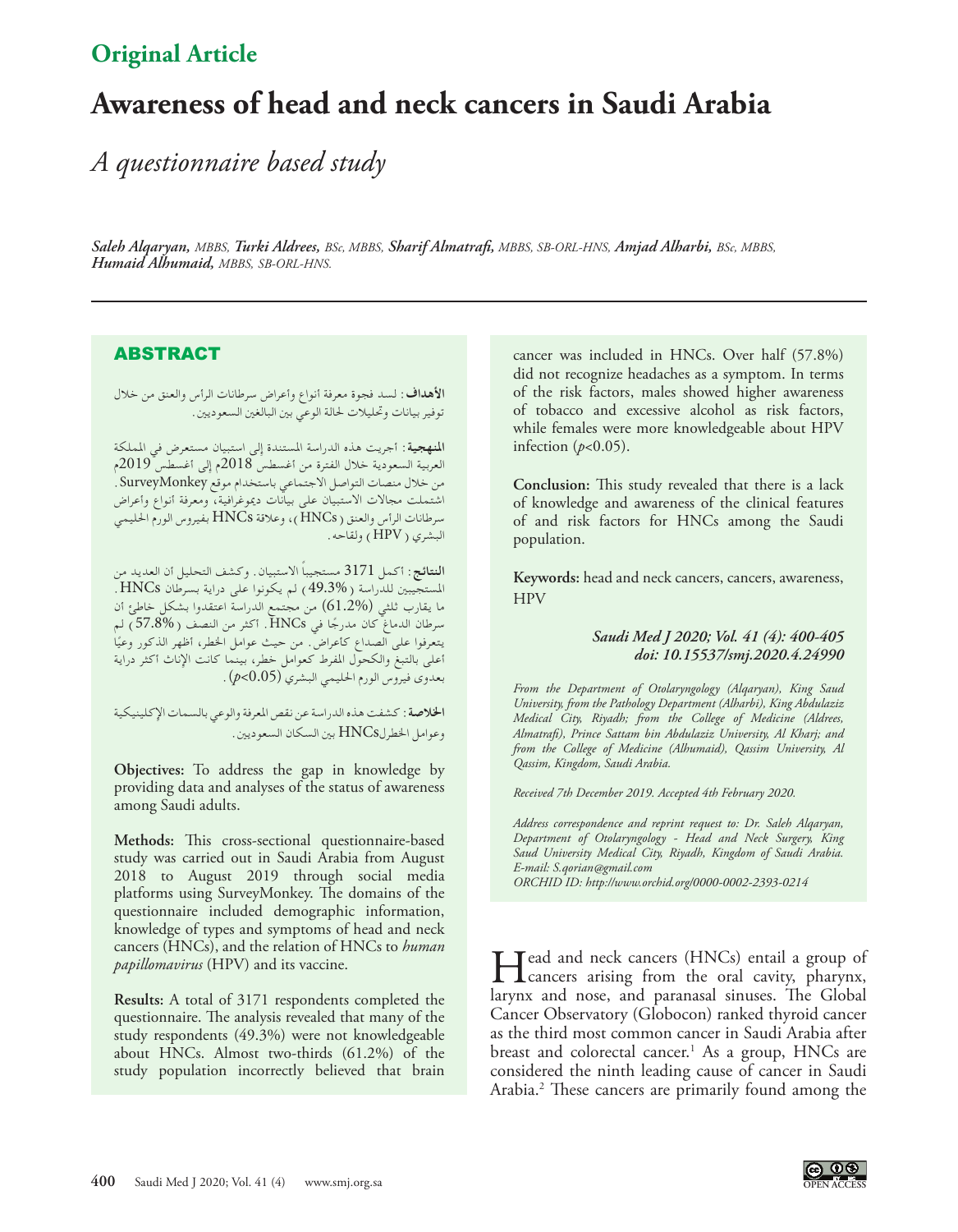adult and aging population,with 98% of cases occurring in patients older than 40 years and 50% in patients older than 60 years.<sup>[3](#page-5-2)</sup> The survival rates of HNCs range between 89% in the early stages and 27% in the advanced stages[.4](#page-5-3) Thus, it is of paramount importance that HNCs be diagnosed early.<sup>5</sup>

The diagnosis of HNCs relies heavily on the patient's history and physical examination. Using endoscopic techniques to diagnose or rule out masses is essential and usually takes place in an outpatient setting. With this in mind, patients should have a clear idea on the signs and symptoms of HNCs to allow for early recognition and management. Head and neck cancers are preventable, with estimates suggesting that more than 75% of cases in the United States are caused by tobacco use[.6](#page-5-5),[7](#page-5-6) However, other factors-including alcohol use, unprotected sun exposure, and dietary factors-can play a role in the disease pathogenesis. *Human papillomavirus* (HPV) infection has been established as a key element of HNCs, especially for carcinoma of oropharyngeal origin.[8](#page-5-7) Despite a decrease in the overall incidence of HNCs, the incidence of oropharyngeal cancer has markedly increased over the last 2 decades, and this phenomenon is largely due to increasing HPV infections.[9](#page-5-8)

Over the past years, there has been a noticeable increase in health campaigns across the Kingdom of Saudi Arabia. These campaigns usually take place in shopping malls and venues were families spend their free time. Due to the preventability of HNCs by avoidance of risk factors and management in its early stages, enhancing the knowledge and awareness of the Saudi public would benefit both primary and secondary prevention of HNCs. However, there is a lack of studies assessing the level of awareness among the Saudi population regarding HNCs. This study aims to address this gap in knowledge by providing data and an analysis of the status of awareness among our sample. Our findings would serve as a building block and benchmark for future studies and help health committees in the country to develop and implement new tools to prevent HNCs.

**Methods.** In this questionnaire-based cross-sectional study, we adopted the questionnaire by Luryi et al<sup>[6](#page-5-5)</sup> with modification. The study was approved by the review board of Prince Sattam Bin Abdulaziz

**Disclosure.** Authors have no conflict of interests, and the work was not supported or funded by any drug company.

University, Al Kharj, Saudi Arabia. We administered the questionnaire from August 2018 to August 2019. We used SurveyMonkey to deliver the survey online to a wide range of regions in Saudi Arabia through social media platforms. The questionnaire included individuals' demographic information, social habits, and knowledge on HNCs and how it relates to HPV. Demographic information included gender, age, regions of residence, and educational status. The questionnaire's knowledge section addressed the self-reported level of knowledge regarding HNCs, their types, and the most common risk factors. Additionally, we also addressed HPV and its vaccine to check the level of awareness of this issue. The number of respondents was 3171. We excluded healthcare professionals because these individuals have a better understanding of the subject compared to the general population. We also excluded respondents outside of Saudi Arabia.

*Statistical analysis.* Data were analyzed using statistical software IBM SPSS version 21 (IBM Corp. Armonk, NY, USA). Descriptive analyses with calculated measures of central tendency and variation were computed, along with frequency tables for categorical variables. We considered demographic and social habits (example, smoking and alcohol usage) variables as correlates and knowledge variables as outcomes. Pearson's  $\chi$ 2 and t-tests were used to determine the significance of association between these variables. We considered a *p*-value of <0.05 to be statistically significant.

**Results.** A total of 3171 respondents were surveyed regarding their knowledge of HNCs. Over half of the respondents were male (54%) and ages 18 to 29 years old (67.4%). Regarding lifestyle, 77.4% of respondents were non-smokers, and 96.3% of them did not consume alcohol. **Table 1** shows the demographics of the respondents.

Most of the respondents did not consider themselves to be knowledgeable of the subject (n=1564). No significant association was seen between perceived knowledge and alcohol consumption (*p*=0.053) or tobacco use (*p*=0.779). Gender (*p*<0.001), marital status (*p*=0.003), education (*p*=0.001), and age (*p*=0.041) were found to be significantly associated with knowledge on HNCs.

**Figure 1** shows that few of the respondents knew the different types of cancers included in HNCs. Almost two-thirds (61.2%) of respondents incorrectly included brain cancer as an HNC. The questions on symptoms of HNCs in **Figure 2** shows that over half of respondents (57.8%) incorrectly stated that headaches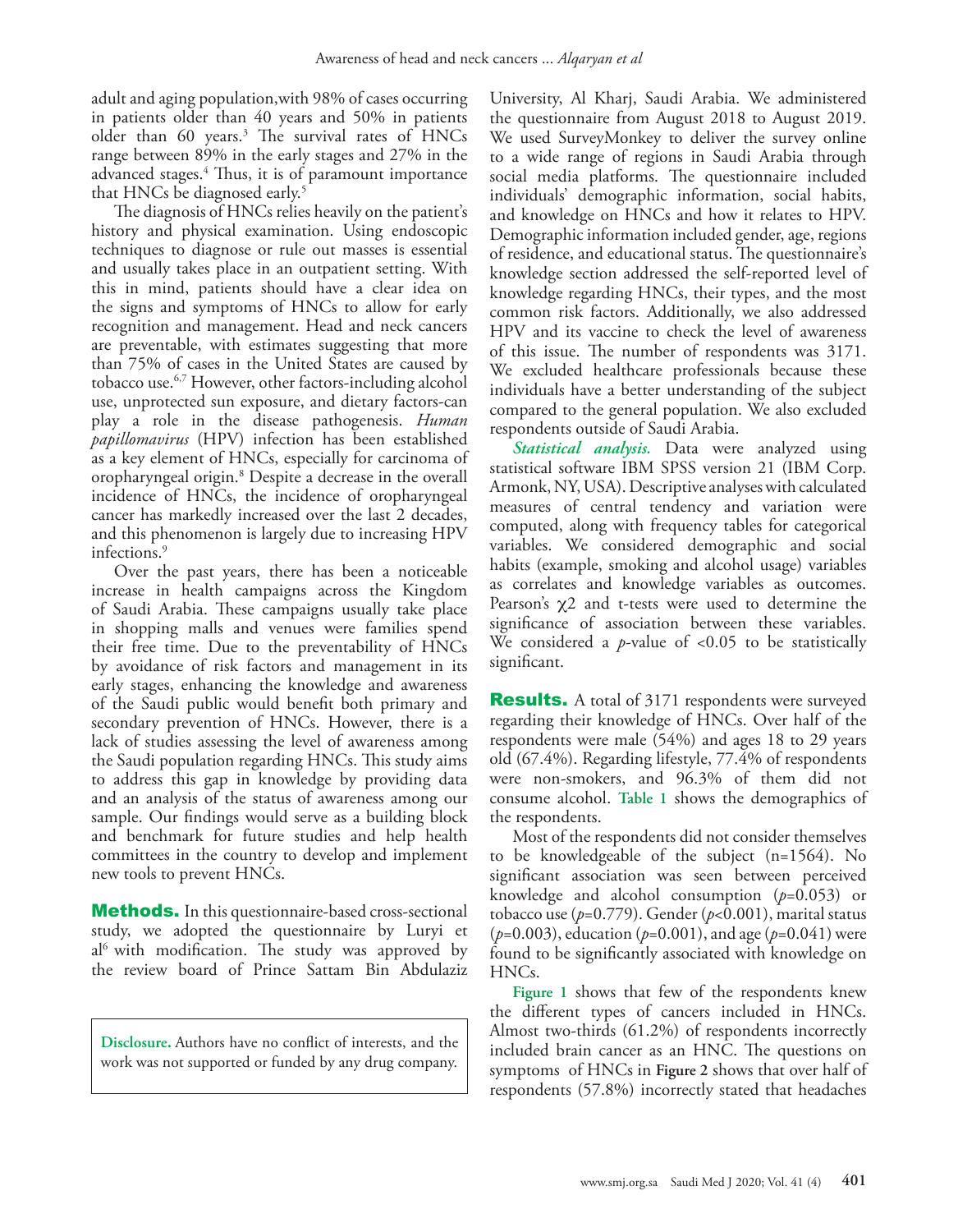Table 1 - Respondent's demographic characteristics (N=3171).

| Characteristics                      | n(%)         |
|--------------------------------------|--------------|
| Working in health care sector?       |              |
| No                                   | 2347 (74.0)  |
| Yes                                  | 824 (26.0)   |
| Gender                               |              |
| Female                               | 1078 (46.0)  |
| Male                                 | 1263 (54.0)  |
| Age                                  |              |
| 29 and Below                         | 1578 (67.4)  |
| 30 to 49                             | 669 (28.6)   |
| 50 and Above                         | 94 (4.0)     |
| Marital status                       |              |
| Single                               | 1486 (63.5)  |
| Married                              | 797 (34.0)   |
| Divorce                              | 41<br>(1.8)  |
| Widow                                | 17<br>(0.7)  |
| Region                               |              |
| Middle                               | 1023 (43.7)  |
| Western                              | 457 (19.5)   |
| Eastern                              | 552 (23.6)   |
| North                                | 167<br>(7.1) |
| South                                | 142<br>(6.1) |
| Education                            |              |
| Diploma and below                    | 1161 (49.6)  |
| Bachelor degree and higher           | 1180 (50.4)  |
| Are you a smoker                     |              |
| Current user                         | 415 (17.7)   |
| Not a user                           | 1813 (77.4)  |
| Former smoker                        | 113 (4.8)    |
| Do you consume alcohol               |              |
| No                                   | 2254 (96.3)  |
| Yes                                  | 87<br>(3.7)  |
| Knowledge about head and neck cancer |              |
| Not at all knowledgeable             | 1564 (66.8)  |
| Not very knowledgeable               | 565 (24.1)   |
| Somewhat knowledgeable               | (6.9)<br>161 |
| Very knowledgeable                   | 40<br>(1.7)  |
| Extremely knowledgeable              | (0.5)<br>11  |

were not a symptom, while less than one-quarter recognize their pain (19.4%) or a sore throat (16.9%) as symptom. The knowledge of risk factors involved in HNCs, specifically tobacco and excessive alcohol consumption, were shown to be significantly different depending on gender (*p*=0.002), marital status (*p*=0.006), education (*p*=0.007), and age (*p*=0.037) (**Table 2**). Likewise, the knowledge of HPV infection varied significantly by gender (*p*=0.003), marital status (*p*=0.005), education (*p*=0.002), and age (*p*=0.036). No significant differences were seen for the risk factor of prolonged exposure to the sun based on demographics. Furthermore, the results showed that males (81%) had better knowledge regarding tobacco and excessive alcohol use as risk factors, while females (21.8%) were more knowledgeable on HPV infection as a risk factor.

Respondents who were single (80.3%) had better knowledge regarding tobacco and excessive alcohol use as a risk factor, while those who were divorced (29.3%) were more knowledgeable on HPV infection as a risk factor. Additionally, respondents who had a diploma (82.6%) had more knowledge regarding tobacco and excessive alcohol use as a risk factor. Older respondents (88.9%) were more aware in using tobacco and excessive alcohol are risk factors for developing HNCs **(Table 3)**.

Knowledge of the relationship between HPV and HNC was shown to be significantly associated with marital status ( $p=0.018$ ), specifically for those who were widowed (11.8%). However, no significant association was seen regarding the knowledge of a vaccine against HPV based on demographics.

**Discussion.** Most cases of HNC are detected at later stages owing to various factors. A common reason is



Figure 1 - Respondents' knowledge of cancers, including oral, head, and neck cancers.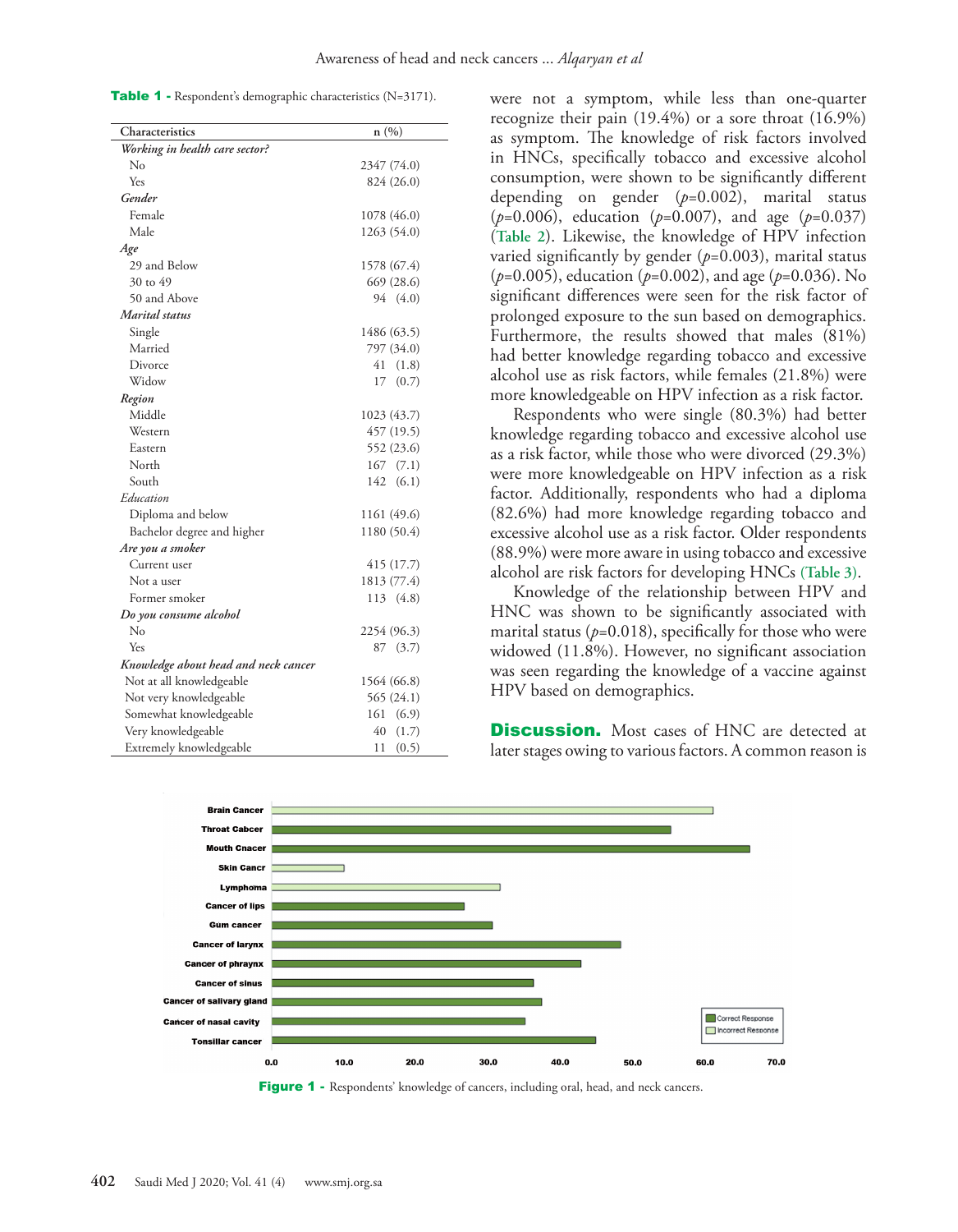Awareness of head and neck cancers ... *Alqaryan et al*



Figure 2 - Respondents' knowledge of the symptoms associated with oral, head, and neck cancers.

| Table 2 - Respondent awareness of risk factors of head and neck cancer. |  |
|-------------------------------------------------------------------------|--|
|-------------------------------------------------------------------------|--|

| Characteristics            | Tobacco and excessive<br>alcohol consumption |                 | <b>HPV</b> Infection |         | Prolonged exposure<br>in the sun |            |
|----------------------------|----------------------------------------------|-----------------|----------------------|---------|----------------------------------|------------|
|                            | $\%$                                         | <i>p</i> -value | $\frac{0}{0}$        | p-value | $0/0$                            | $p$ -value |
| Gender                     |                                              |                 |                      |         |                                  |            |
| Female                     | 75.7                                         | 0.002           | 21.8                 | 0.003   | 2.5                              | 0.390      |
| Male                       | 81.0                                         |                 | 17.0                 |         | 2.0                              |            |
| Age                        |                                              |                 |                      |         |                                  |            |
| 29 and Below               | 80.2                                         |                 | 17.6                 |         | 2.2                              |            |
| 30 to 49                   | 75.0                                         | 0.018           | 22.7                 | 0.013   | 2.2                              | 0.997      |
| 50 and Above               | 75.5                                         |                 | 22.3                 |         | 2.1                              |            |
| <b>Marital Status</b>      |                                              |                 |                      |         |                                  |            |
| Single                     | 80.3                                         |                 | 17.4                 | 0.019   | 2.2                              | 0.575      |
| Married                    | 75.7                                         |                 | 22.1                 |         | 2.3                              |            |
| Divorce                    | 70.7                                         | 0.039           | 29.3                 |         | 0.0                              |            |
| Widow                      | 76.5                                         |                 | 17.6                 |         | 5.9                              |            |
| Region                     |                                              |                 |                      |         |                                  |            |
| Middle                     | 79.2                                         |                 | 19.2                 |         | 1.7                              |            |
| Western                    | 79.2                                         |                 | 18.4                 | 0.963   | 2.4                              | 0.085      |
| Eastern                    | 76.4                                         | 0.671           | 19.9                 |         | 3.6                              |            |
| North                      | 77.8                                         |                 | 20.4                 |         | 1.8                              |            |
| South                      | 81.0                                         |                 | 18.3                 |         | 0.7                              |            |
| Education                  |                                              |                 |                      |         |                                  |            |
| Diploma and below          | 81.3                                         |                 | 16.3                 | 0.000   | 2.4                              | 0.535      |
| Bachelor degree and higher | 75.8                                         | 0.001           | 22.1                 |         | 2.0                              |            |

that patients cannot identify the early signs of HNCs.<sup>10</sup> Therefore, improving the knowledge, awareness, and attitude of the general population towards HNCs will ameliorate cancer prognosis and allow for earlier diagnosis. Studies investigating awareness and knowledge of this topic among the general Saudi population are scarce. Herein, we shed light on this public health concern through a population-based analysis. The analysis revealed that most of the study respondents were not knowledgeable on HNCs. Most participants incorrectly believed that headache is not a symptom. In terms of the risk factors, males showed higher awareness of tobacco and excessive alcohol as risk factors, while females were more knowledgeable on HPV infection.

In our study, there was an alarming number of subjects who perceived themselves as having poor knowledge of HNC (66.8%). It is noteworthy that various countries have shown low rates of awareness regarding HNCs, such as Jordan (45.6%) and the United Kingdom (56%). [11](#page-5-10) In contrast, some countries have reported higher rates of awareness, including Australia (79%), Sri Lanka (95%), the United States  $(84.5\%)$ , and Yemen  $(71.5\%)$ .<sup>[12,](#page-5-11)13</sup> It has been noted that the level of public awareness is higher in regions where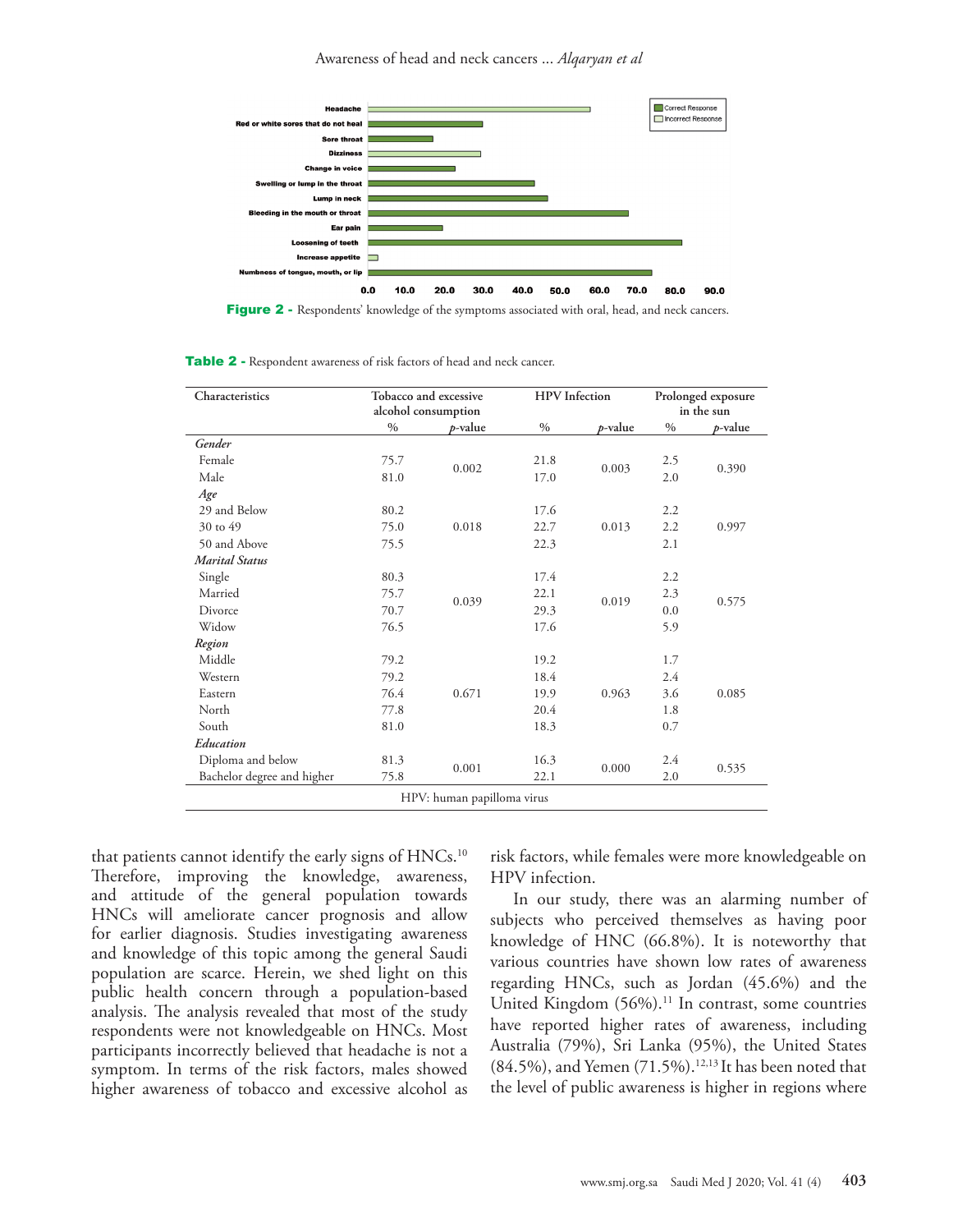| Characteristics            | Virus HPV that causes cervical cancer<br>is also associated with throat cancer |            | Did you know that there is a<br>vaccine against the virus HPV? |         |  |
|----------------------------|--------------------------------------------------------------------------------|------------|----------------------------------------------------------------|---------|--|
|                            | $\%$                                                                           | $p$ -value | $\%$                                                           | p-value |  |
| Gender                     |                                                                                |            |                                                                |         |  |
| Female                     | 4.9                                                                            | 0.459      | 7.1                                                            | 0.312   |  |
| Male                       | 4.3                                                                            |            | 6.0                                                            |         |  |
| Age                        |                                                                                |            |                                                                |         |  |
| 29 and below               | 4.2                                                                            |            | 6.5                                                            |         |  |
| 30 to 49                   | 5.7                                                                            | 0.241      | 6.4                                                            | 0.995   |  |
| 50 and above               | 3.2                                                                            |            | 6.4                                                            |         |  |
| <b>Marital Status</b>      |                                                                                |            |                                                                |         |  |
| Single                     | 3.8                                                                            |            | 6.6                                                            |         |  |
| Married                    | 5.8                                                                            |            | 6.3                                                            | 0.986   |  |
| Divorce                    | 4.9                                                                            | 0.090      | 7.3                                                            |         |  |
| Widow                      | 11.8                                                                           |            | 5.9                                                            |         |  |
| Region                     |                                                                                |            |                                                                |         |  |
| Middle                     | 3.7                                                                            |            | 6.4                                                            |         |  |
| Western                    | 4.4                                                                            |            | 6.1                                                            |         |  |
| Eastern                    | 5.6                                                                            | 0.272      | 6.0                                                            | 0.532   |  |
| North                      | 4.8                                                                            |            | 7.2                                                            |         |  |
| South                      | 7.0                                                                            |            | 9.9                                                            |         |  |
| Education                  |                                                                                |            |                                                                |         |  |
| Diploma and below          | 4.3                                                                            |            | 6.4                                                            |         |  |
| Bachelor degree and higher | 4.8                                                                            | 0.544      | 6.6                                                            | 0.817   |  |
|                            | HPV: human papilloma virus                                                     |            |                                                                |         |  |

Table 3 - Respondent knowledge of *Human Papillomavirus* and its relationship to head and neck cancer.

HNCs are prevalent, such as India and Sri Lanka.<sup>12,[13](#page-5-12)</sup> It is plausible that the low level of knowledge and awareness in Saudi Arabia is due to the relative rarity of HNCs as well as insufficient public health education.<sup>14</sup>

Notably, our analysis revealed that 57.8% of study respondents incorrectly stated that headaches are not a symptom of HNCs, and only 19.4% appropriately recognize their pain and sore throat as symptoms. In 2015, a similar study showed that Saudi people have very low knowledge concerning identification of clinical features of HNCs.<sup>14</sup> The authors deduced that less than 25% recognized red or white patches as early signs of oral cancer, while only 30% were aware that a non-healing ulcer was a symptom of cancer.<sup>14</sup> Interestingly, similar findings have been observed in other countries, which indicates a lack of information provided by healthcare professionals[.13,](#page-5-12)[15,](#page-5-14)[16](#page-5-15) Of note, the lack of general recognition of the early signs of HNCs could prevent disease diagnosis and affect overall survival. Therefore, enhancing the general public's education and sensibility towards HNCs will allow for prompt diagnosis and effective management.<sup>17</sup>

Our study revealed that there was insufficient knowledge concerning HNC risk factors. Alcohol and tobacco use were identified as potential risk factors by most of the study participants, while a smaller percentage were aware of the risks of HPV and sun exposure. This is consistent with a similar study that was conducted in Saudi Arabia, wherein 80% of the respondents recognized tobacco use as a risk factor, and only a small number were aware of the risk of old age, alcohol consumption, and sun exposure.<sup>[14](#page-5-13)</sup> Similarly, previous reports have shown that there is a higher general knowledge of tobacco as a risk factor in comparison with other possible risk factors.<sup>[11](#page-5-10),[13](#page-5-12)</sup> We hypothesize that the greater knowledge of tobacco use as a risk factor could be attributed to campaigns warning of the various dangers of smoking. This may support the promising role of similar campaigns to raise awareness of other potential negligent risk factors.

Several baseline demographics may affect the general knowledge and awareness of HNCs. In our study, older respondents were more aware of tobacco use and alcohol consumption as potential risk factors of HNCs. In addition, males had greater knowledge regarding tobacco use and excessive alcohol use as risk factors, while females were more knowledgeable of HPV infection as a possible risk factor. It has been reported by multiple studies that the level of knowledge on HNCs was affected by age and gender.<sup>11,[14,](#page-5-13)[18](#page-5-17)</sup> However, in a published study, the authors reported no significant differences in the knowledge level between